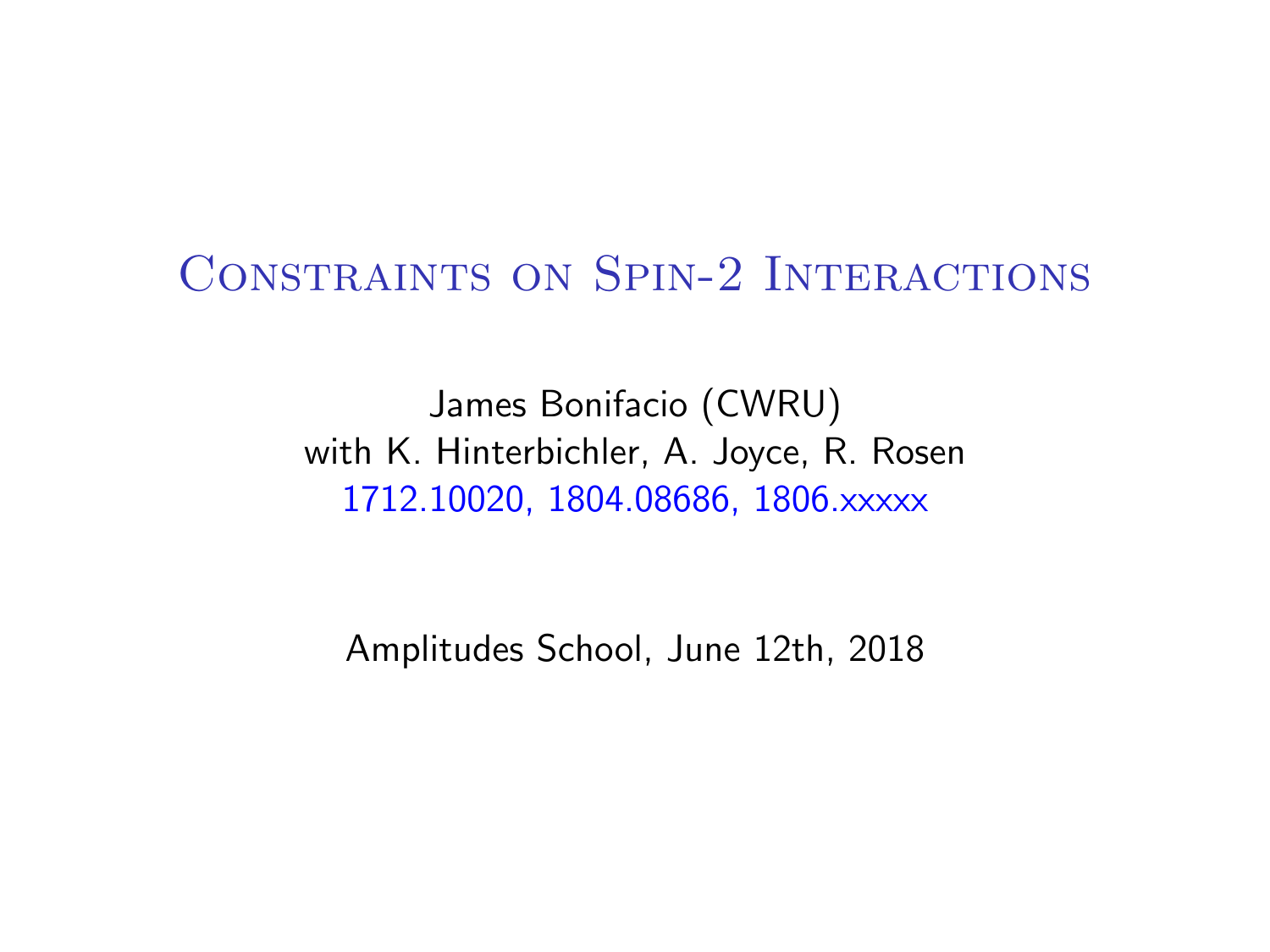# **MOTIVATION**

- $\triangleright$  Can there exist a large-N QCD theory with an isolated massive spin-2 glueball as the lightest state?
- $\blacktriangleright$  Is there a bound on the gap to the next lightest state?

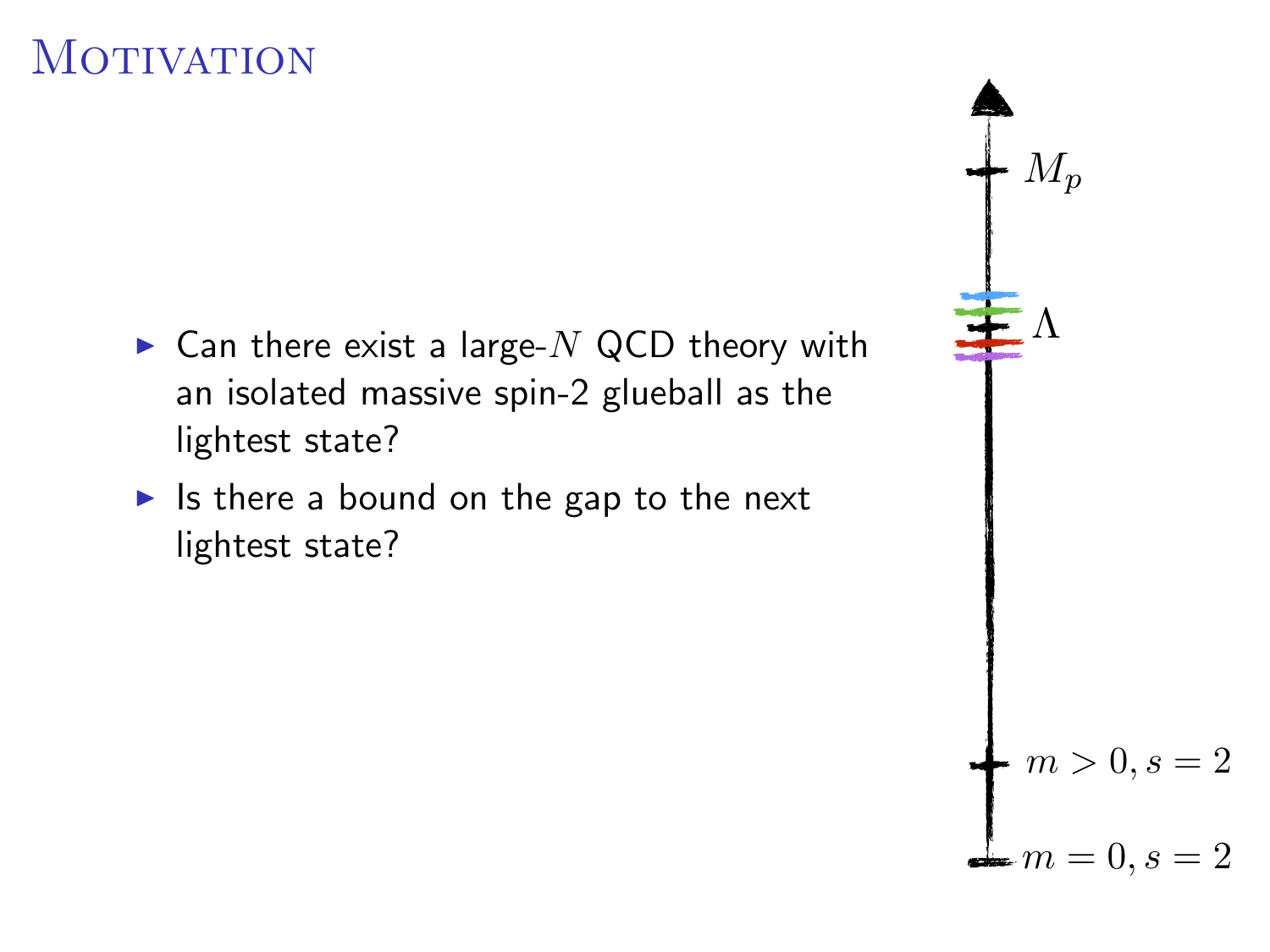### CAUSALITY CONSTRAINTS

- $\triangleright$  To address the first question, we calculate the Shapiro time delay/advance in this theory CEMZ, 2014.
- $\triangleright$  This is captured by the Eikonal scattering amplitude:

$$
i\mathcal{M}_{\rm eik}(s,t) = 2s \int d^2 \vec{b} e^{i\vec{q}\cdot\vec{b}} \left(e^{i\delta(s,\vec{b})} - 1\right).
$$

- $\triangleright$  The Eikonal phase  $\delta$  depends only on on-shell cubic vertices.
- A time advance,  $\delta < 0$ , would imply that new physics is needed around the mass scale  $m$  to restore causality.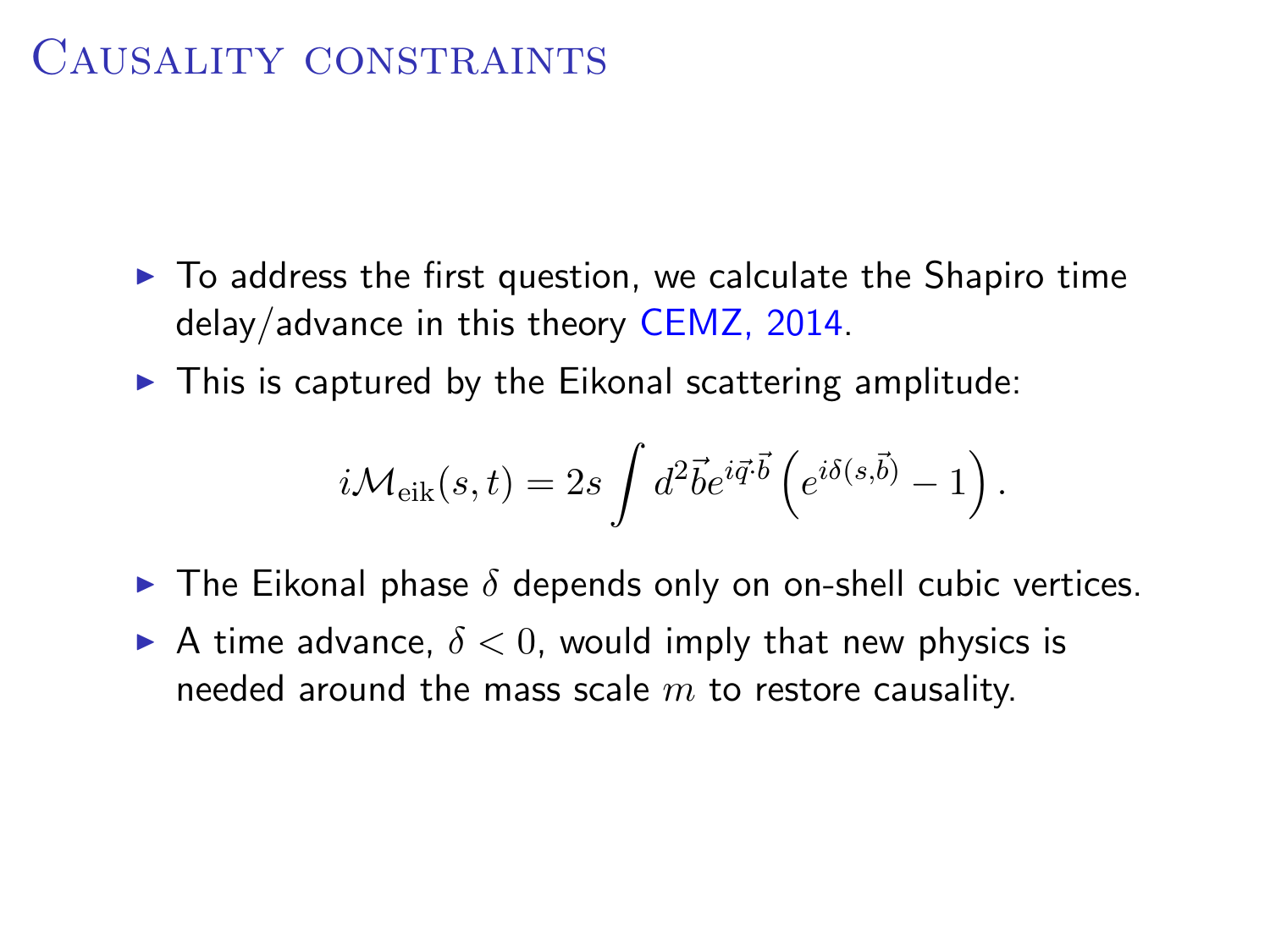#### CONSTRAINING CUBICS

 $\triangleright$  Prohibiting time advances gives the following cubic vertices:

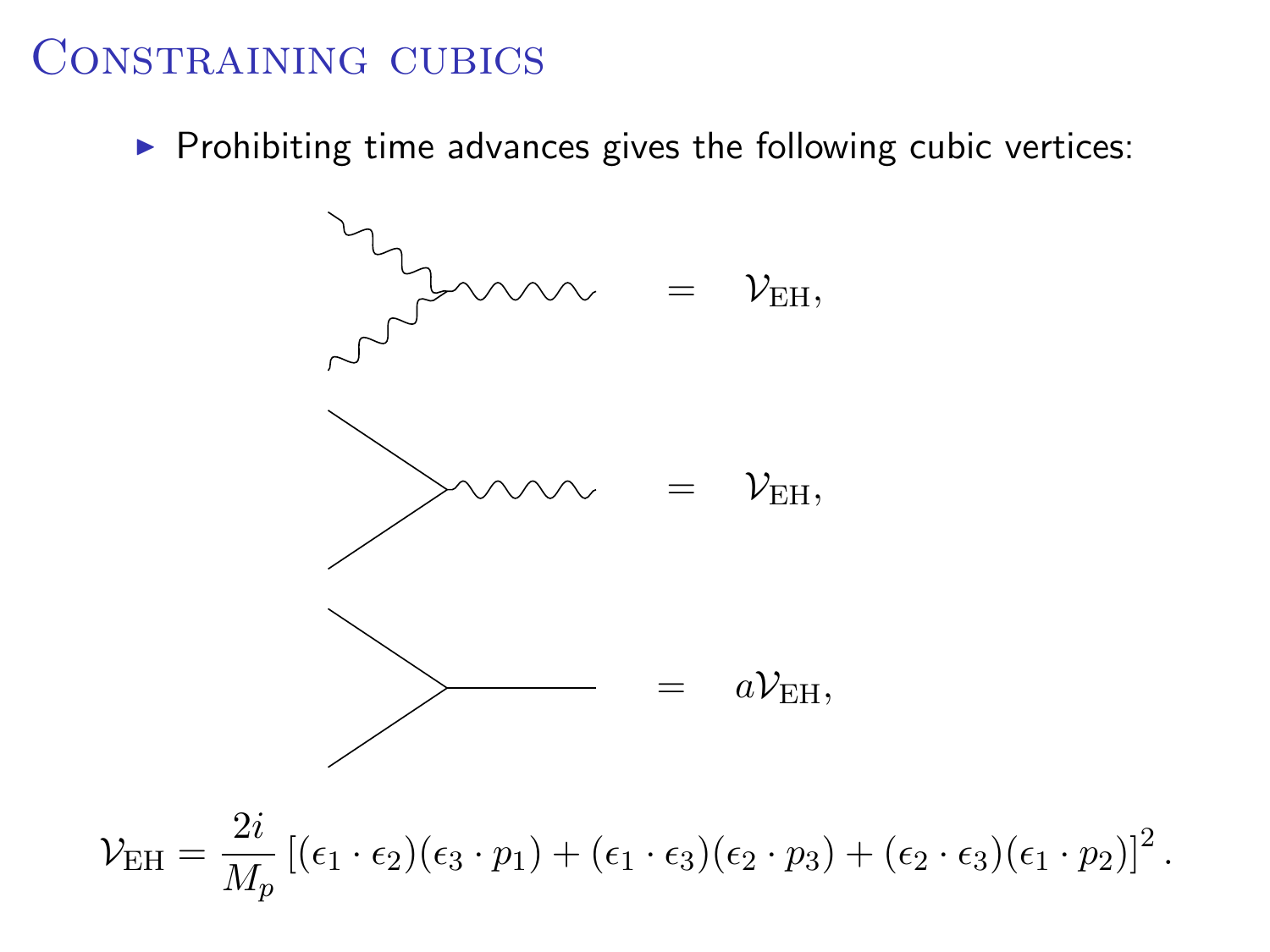### Constraining the gap

 $\blacktriangleright$  Tree amplitudes violate unitarity at  $\left(m^4 M_p\right)^{1/5}$ , so the EFT cutoff is below this scale.



- $\triangleright$  Contact terms can cancel the bad high-energy behaviour and raise the cutoff, increasing the gap.
- $\triangleright$  To find the maximum cutoff, calculate the general four-point amplitude consistent with locality, unitarity, Lorentz invariance, gauge invariance, and crossing symmetry.
- $\blacktriangleright$  This gives  $\left(m^2 M_p\right)^{1/3}$  as the highest cutoff.